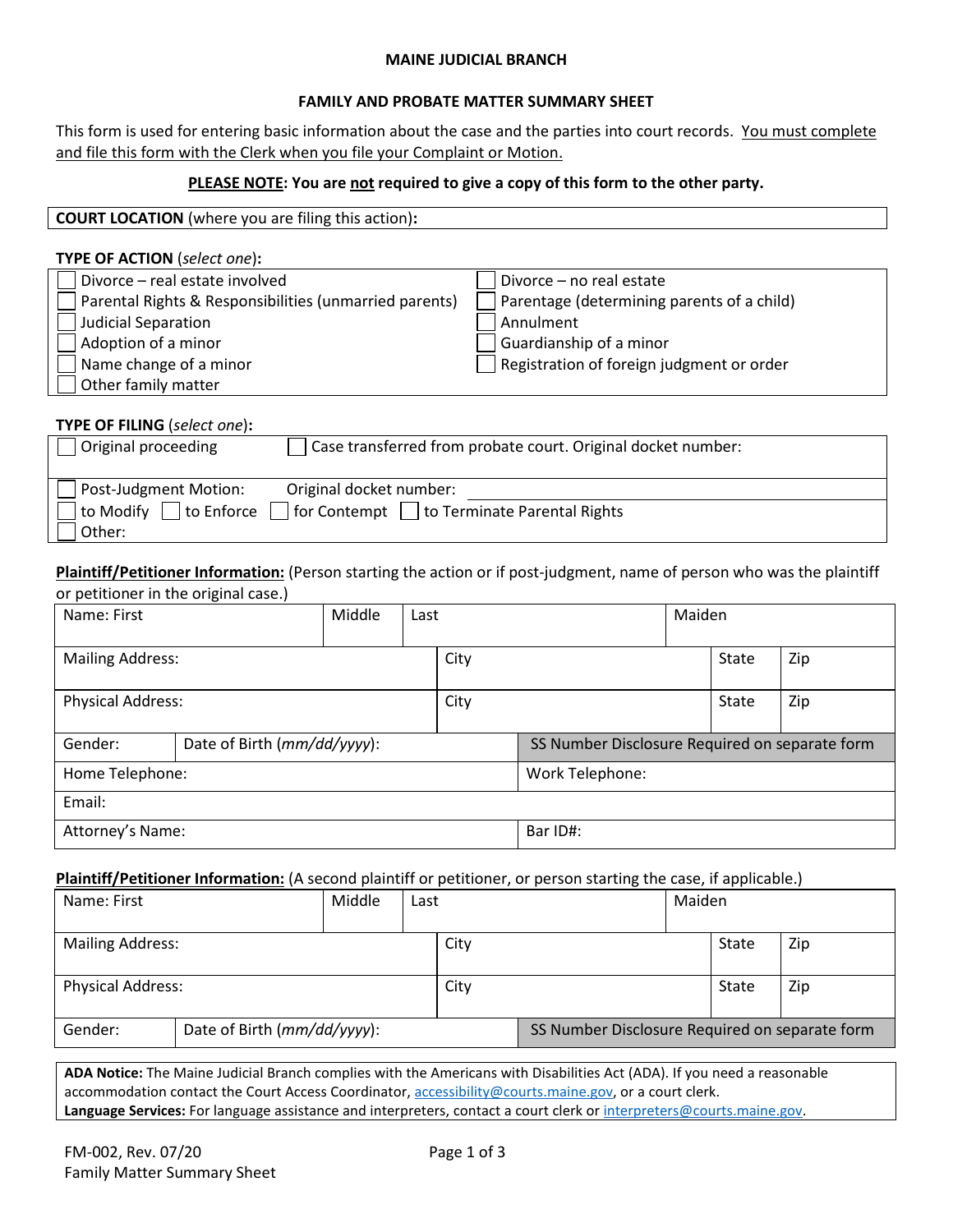## **MAINE JUDICIAL BRANCH**

| Home Telephone:  | Work Telephone: |
|------------------|-----------------|
| Email:           |                 |
| Attorney's Name: | Bar ID#:        |

#### **Defendant/Respondent Information:** (Person being served or if post-judgment, name of person who was the defendant or respondent in the original case.)

|                                        | or respondent in the original case. |        |  |                                                |  |  |       |     |
|----------------------------------------|-------------------------------------|--------|--|------------------------------------------------|--|--|-------|-----|
| Name: First                            |                                     | Middle |  | Maiden<br>Last                                 |  |  |       |     |
| <b>Mailing Address:</b>                |                                     |        |  | City                                           |  |  | State | Zip |
| <b>Physical Address:</b>               |                                     |        |  | City                                           |  |  | State | Zip |
| Date of Birth (mm/dd/yyyy):<br>Gender: |                                     |        |  | SS Number Disclosure Required on separate form |  |  |       |     |
| Home Telephone:                        |                                     |        |  | Work Telephone:                                |  |  |       |     |
| Email:                                 |                                     |        |  |                                                |  |  |       |     |
| Attorney's Name:                       |                                     |        |  | Bar ID#:                                       |  |  |       |     |

# **Defendant/Respondent Information:** (A second defendant or respondent, or person being served, if applicable.)

| Name: First              |                             | Middle | Last            |          |                                                | Maiden |       |     |
|--------------------------|-----------------------------|--------|-----------------|----------|------------------------------------------------|--------|-------|-----|
| <b>Mailing Address:</b>  |                             |        |                 | City     |                                                |        | State | Zip |
| <b>Physical Address:</b> |                             |        |                 | City     |                                                |        | State | Zip |
| Gender:                  | Date of Birth (mm/dd/yyyy): |        |                 |          | SS Number Disclosure Required on separate form |        |       |     |
| Home Telephone:          |                             |        | Work Telephone: |          |                                                |        |       |     |
| Email:                   |                             |        |                 |          |                                                |        |       |     |
| Attorney's Name:         |                             |        |                 | Bar ID#: |                                                |        |       |     |

## **Other Party Information:** (if applicable):

| Name: First                                                                                                                                                                                                                                                                                                                                        |                             | Middle | Last |                                                |  | Maiden |       |     |  |
|----------------------------------------------------------------------------------------------------------------------------------------------------------------------------------------------------------------------------------------------------------------------------------------------------------------------------------------------------|-----------------------------|--------|------|------------------------------------------------|--|--------|-------|-----|--|
| <b>Mailing Address:</b>                                                                                                                                                                                                                                                                                                                            |                             |        |      | City                                           |  |        | State | Zip |  |
| <b>Physical Address:</b>                                                                                                                                                                                                                                                                                                                           |                             |        |      | City                                           |  |        | State | Zip |  |
| Gender:                                                                                                                                                                                                                                                                                                                                            | Date of Birth (mm/dd/yyyy): |        |      | SS Number Disclosure Required on separate form |  |        |       |     |  |
| Home Telephone:                                                                                                                                                                                                                                                                                                                                    |                             |        |      | Work Telephone:                                |  |        |       |     |  |
| Email:                                                                                                                                                                                                                                                                                                                                             |                             |        |      |                                                |  |        |       |     |  |
| Attorney's Name:                                                                                                                                                                                                                                                                                                                                   |                             |        |      | Bar ID#:                                       |  |        |       |     |  |
| ADA Notice: The Maine Judicial Branch complies with the Americans with Disabilities Act (ADA). If you need a reasonable<br>accommodation contact the Court Access Coordinator, accessibility@courts.maine.gov, or a court clerk.<br>그 그 그 그 사람들은 그 사람들은 그 사람들을 사용하는 것이 없다. 그 사람들은 그 사람들은 그 사람들은 그 사람들을 지르며 그 사람들을 지르며 그 사람들을 지르며 그 사람들을 지르며 그 사람들을 |                             |        |      |                                                |  |        |       |     |  |

**Language Services:** For language assistance and interpreters, contact a court clerk o[r interpreters@courts.maine.gov.](mailto:interpreters@courts.maine.gov)